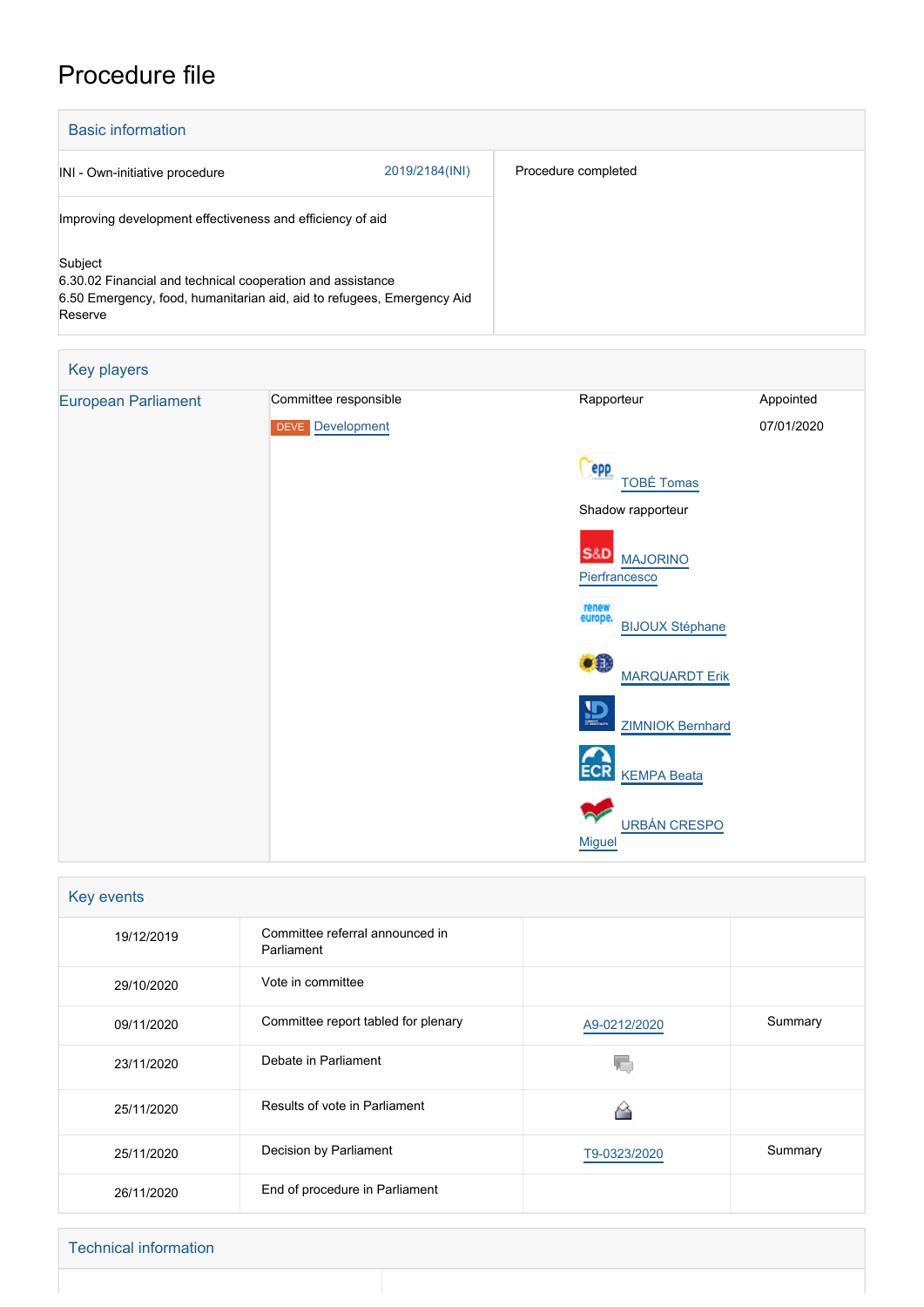| Procedure reference        | 2019/2184(INI)                 |
|----------------------------|--------------------------------|
| Procedure type             | INI - Own-initiative procedure |
| Procedure subtype          | Initiative                     |
| Legal basis                | Rules of Procedure EP 54       |
| Other legal basis          | Rules of Procedure EP 159      |
| Stage reached in procedure | Procedure completed            |
| Committee dossier          | DEVE/9/02069                   |

## Documentation gateway

| Committee draft report                              | PE648.376    | 28/02/2020 | EP  |         |  |
|-----------------------------------------------------|--------------|------------|-----|---------|--|
| Amendments tabled in committee                      | PE658.707    | 25/09/2020 | EP  |         |  |
| Committee report tabled for plenary, single reading | A9-0212/2020 | 09/11/2020 | EP  | Summary |  |
| Text adopted by Parliament, single reading          | T9-0323/2020 | 25/11/2020 | EP  | Summary |  |
| Commission response to text adopted in plenary      | SP(2021)129  | 02/06/2021 | EC. |         |  |

# Improving development effectiveness and efficiency of aid

The Committee on Development adopted the report by Tomas TOBÉ (EPP, SE) on improving development effectiveness and the efficiency of aid.

The EU is the worlds biggest donor of official development assistance (ODA), to a total of EUR 74.4 billion in 2018 representing almost 57 % of all ODA worldwide. It is committed to promoting effective development cooperation geared towards ending all forms of poverty and inequality.

The context for development cooperation has changed over the years, with the emergence of new global challenges such as climate change, migration, food insecurity, geopolitical rivalry, terrorism and violent extremism, and outbreaks of infectious diseases such as COVID-19.

The EU should take the lead in using the principles of aid effectiveness and aid efficiency to secure real impact and the achievement of the Sustainable Development Goals, while leaving no-one behind, in its partner countries.

### Increased cooperation

Members stressed that the EU should use its powerful toolbox of instruments (grants, loans, etc) and aid modalities in a coordinated manner to allow task sharing and avoid fragmentation of aid, and identify priorities where it can effectively provide the greatest value added impact. It should also closely monitor the use of funds and take all necessary measures to avoid any misuse of aid funds. In this regard, Members called for effective mechanisms to be put in place to thoroughly control the final destination of those funds and assess the projects which received funding.

The report highlighted the need to implement the policy objectives in the new European Consensus on Development in a more strategic and targeted manner in each partner country, thereby respecting policy coherence for development principles.

The EU is also urged to engage directly with and to build inclusive sustainable partnerships with countries of origin and transit of migration, based on the specific needs of each country and the individual circumstances of migrants.

Members stressed that, in order to make development aid more effective, deliver long-lasting results and address local needs, in particular in protracted crisis and post-crisis settings, it is imperative to improve the coordination of humanitarian aid and development assistance and to strengthen the humanitarian-development nexus and its links with actions related to peace and security in developing countries.

The Commission and the Member States are called on to enhance cooperation with local authorities in partner countries and for budget support as an aid modality to used at sub-national level, and for redistribution mechanisms between different levels of government and across regions to be developed with the primary objective of reducing in-country disparities and inequalities.

Noting with grave concern that the EU and Member States are currently attaching conditions to aid related to cooperation by developing countries on migration and border control efforts, Members stressed that aid must never be conditional on migration control.

#### Joint programming

Joint programming has proven to be successful in terms of policy coherence across political, trade, development and security strategies. The committee called on the Commission to publish, at least biannually, an aid effectiveness progress report, covering joint planning, joint implementation and joint results frameworks, and actions by EU institutions, Member States and local and regional authorities.

The report stressed that in view of the future implementation of the Neighbourhood, Development and International Cooperation Instrument (NDICI), joint programming and implementation by the EU, its Member States and EU development financing partners should build upon the aid effectiveness principles.